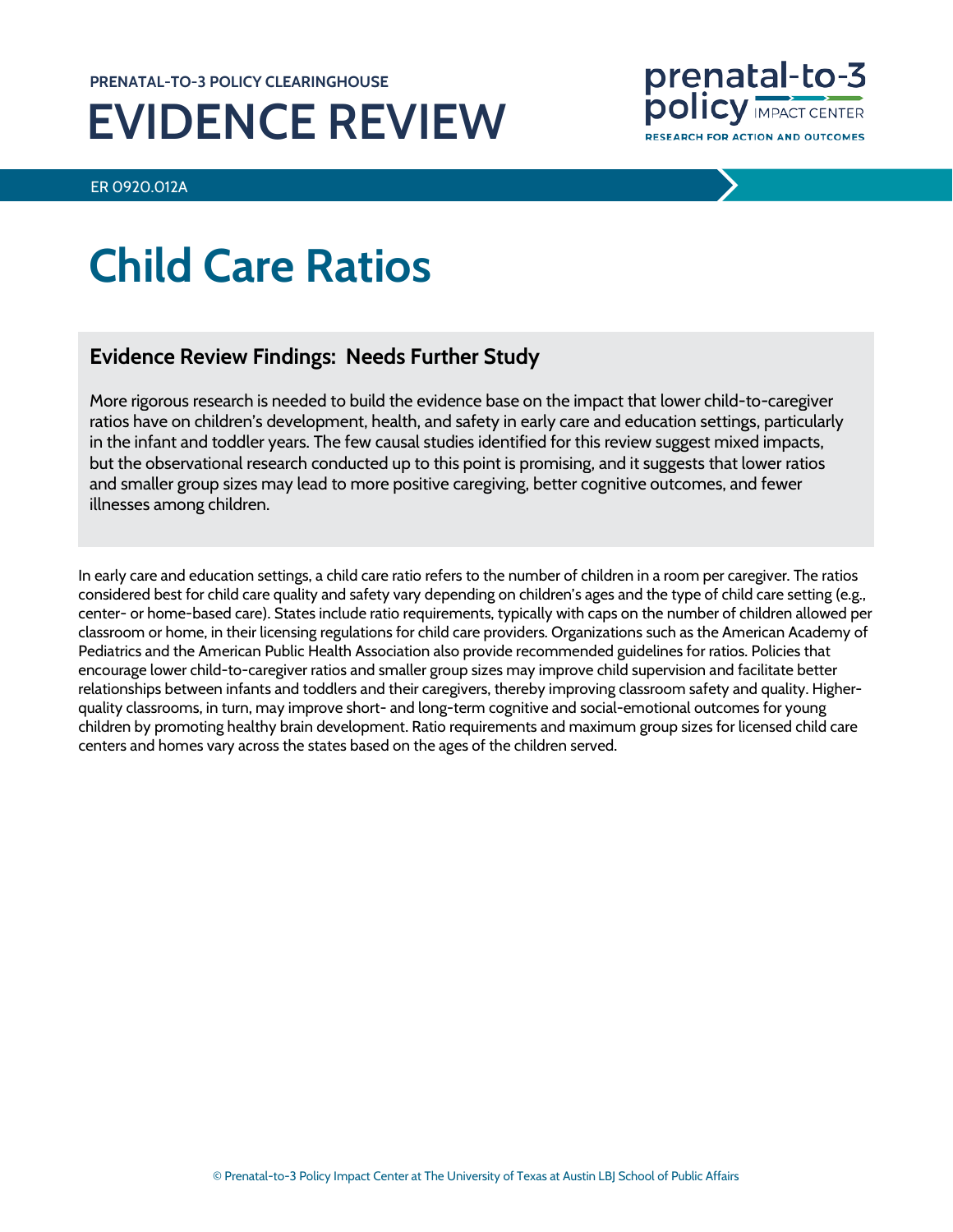### **What Are Child Care Ratios?**

Child care ratios represent the number of children per adult caregiver in the same room in an early care and education setting. Requiring better[i](#page-1-0) ratios is a policy lever that states can use to promote the quality and safety of early child care environments, and ratios are often recommended alongside maximum group or class sizes. The ratio of children to caregivers is regulated in state statutes for child care licensing, and requirements vary by state, child age, and child care setting (e.g., center-based, home-based). In general, the younger the children in care, the fewer who can be cared for by a single adult. Table 1, below, presents a summary of recommended ratios for child care centers by age from the National Association for the Education of Young Children (NAEYC), the American Academy of Pediatrics (AAP), and the American Public Health Association (APHA). Table 7, at the end of this report, displays state licensing requirements by age and setting, which do not always align with the recommended standards.

*Table 1: Summary of Child-to-Caregiver Ratio Standards by Broad Age Range for Center-Based Car[e26,](#page-10-0)[27](#page-10-1)*

| <b>NAEYC</b> | AAP/APHA                                           |
|--------------|----------------------------------------------------|
| 4:1          | 3:1                                                |
| 6:1          | 4:1                                                |
| 10:1         | 7:1 for 3-year-olds, 8:1 for 4- and<br>5-year-olds |
|              |                                                    |

*\*Note: NAEYC's broad age categories intentionally overlap. NAEYC standards within each broad age group depend on child age and classroom size; AAP/APHA guidelines vary within the preschool category depending on child age. The ratios in this table represent the maximum allowable ratio for the oldest children in a given broad age category. Note that state licensing requirements for ratios, as detailed in Table 7, use different age ranges for infants (up to 11 months) and toddlers (12 to 35 months) than the NAEYC recommendations.*

For licensed home-based settings, which often include mixed age groups, the US Department of Health and Human Services recommends a maximum ratio of six children to one provider, with a cap of two children under age 2 among the six childre[n.1](#page-9-0) The National Association for Family Child Care accreditation standards require a qualified assistant in addition to the primary provider if more than six children are in care, and a maximum of four children under age 2 may be cared for when seven or more children are present.<sup>2</sup> The federal government uses "family child care home" to refer to a setting with one provider and uses the term "group child care home" when multiple providers care for children in a single home.<sup>3</sup> However, the literature often uses "family child care home" to refer to home-based child care regardless of the number of caregivers present.

The National Resource Center for Health and Safety in Child Care and Early Education (NRC) developed guidelines with the AAP and APHA for small and large family child care homes, shown in Tables 2 and 3 below. The standards recommend no children over 2 years old in home-based settings with two or more children under age 2.

*Table 2: Summary of Recommended Ratios for Small Family Child Care Homes (1 to 6 children[\)27](#page-10-1)*

| Number of Children Under 2 Years of Age | <b>Maximum Number of Children Over 2 Years</b> |
|-----------------------------------------|------------------------------------------------|
|                                         |                                                |
|                                         |                                                |
|                                         |                                                |

*Table 3: Summary of Recommended Ratios for Large Family Child Care Homes (7 to 12 children[\)27](#page-10-1)*

| Age          | <b>Child-to-Caregiver Ratio</b> | <b>Maximum Group Size</b> |
|--------------|---------------------------------|---------------------------|
| <12 months   | 2:1                             |                           |
| 13-23 months | 2:1                             |                           |
| 24-35 months | 3:1                             |                           |
| 3-year-olds  | 7:1                             |                           |

<span id="page-1-0"></span><sup>&</sup>lt;sup>i</sup> Because ratios can be represented in multiple ways (e.g., the number of adults per child, or the number of children per adult), this summary uses "better" and "lower" child care ratios to mean *fewer children per adult caregiver.*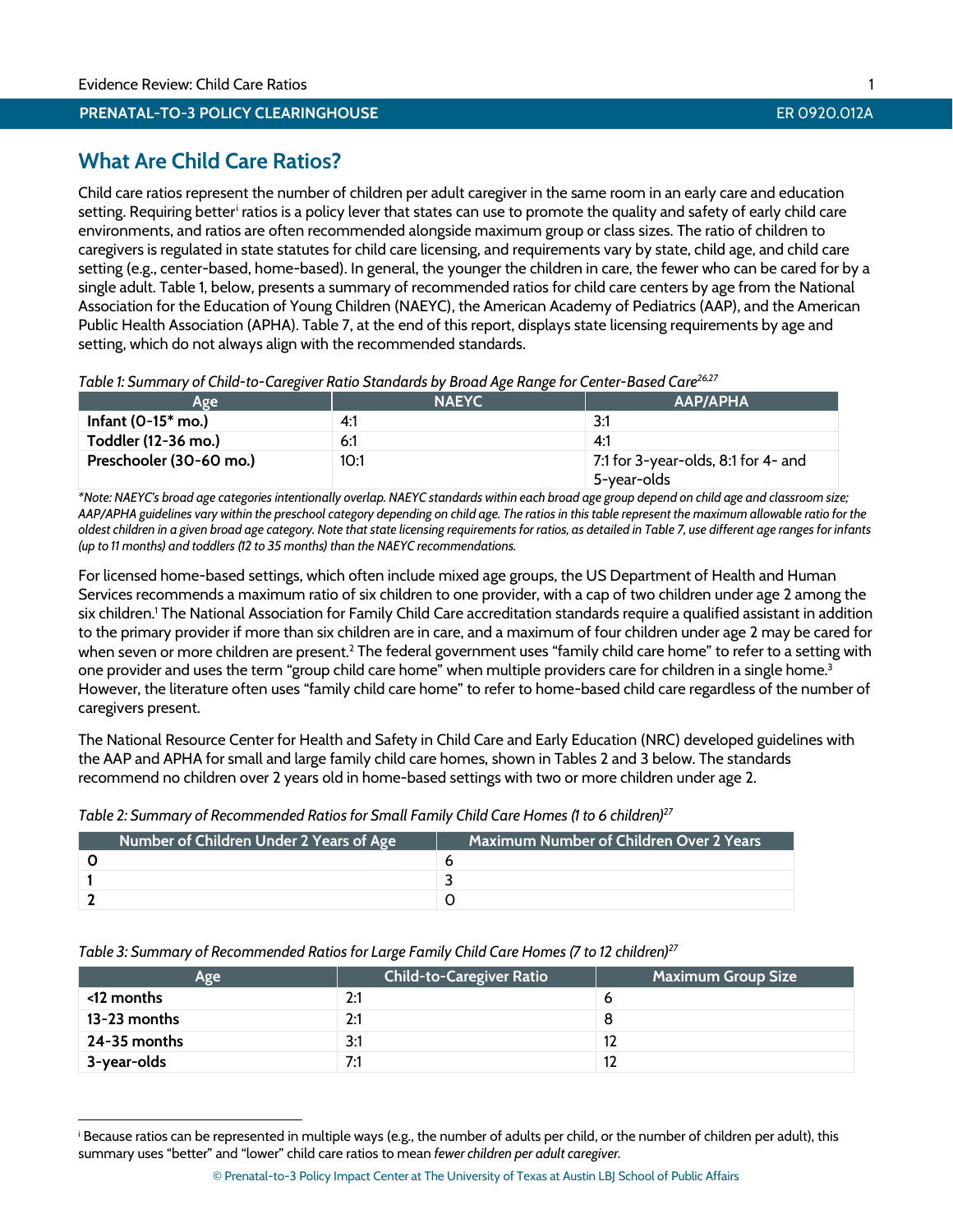### *Who Is Affected by Child Care Ratios?*

Licensing requirements for child care ratios affect the millions of children cared for in child care centers and homes that participate in the regulated market. According to 2017 data from the US Department of Health and Human Services' Administration for Children and Families (ACF), the US has 109,414 licensed centers, 98,308 licensed small family child care homes, and 25,529 licensed large family child care home[s.4](#page-9-3) No enforcement mechanism exists for unlicensed providers' compliance with recommended ratios, but most states require that providers serving more than three or four children at a time become licensed.<sup>5</sup>Over half of state quality rating and improvement systems (QRIS) use ratios and group sizes as indicators of quality in their rating program[s.29](#page-10-2)

### *What Are the Funding Options for Child Care Ratios?*

Achieving better child care ratios means requiring more staff per child served, and if centers and home-based providers decide to hire additional staff to meet this goal rather than accept fewer children, then costs for child care worker salaries may increase. Funding sources may include public federal and state grant programs, such as the Child Care and Development Fund and the Preschool Development Grant Program.<sup>6</sup> Child care centers may also raise child tuition or seek other private funds to support the increased staff costs.

### **Why Should Better Child Care Ratios Be Expected to Impact the Prenatal-to-3 Period?**

The rationale for the importance of low child-to-caregiver ratios and group sizes, especially for children under age 3, is that better ratios and smaller groups may lead to higher-quality care environments by facilitating richer, more frequent interactions and more positive relationships between children and their caregivers. These interactions and relationships, in turn, may promote child brain development and produce better cognitive and social-emotional outcome[s.](#page-9-6) <sup>7</sup> Lower ratios may also lead to safer environments for children because of greater supervision and a lower likelihood of accidental injury.<sup>8</sup> Achieving better ratios can be costly because of the additional staff required, and some scholars argue that stricter regulation may have the unintended consequence of deterring providers from becoming licensed or making high-quality care less affordable for families.<sup>9</sup> In addition, because most infants and toddlers are cared for in settings with lower ratios than those with older children, greater numbers of 3- and 4-year-olds may subsidize the higher costs for younger children in the same centers.<sup>10</sup> Reducing the number of older children that may be cared for in a given classroom or center may therefore have the effect of increasing costs and limiting access for infants and toddlers. Decades of research in the field of child development have made clear the conditions necessary for young children and their families to thriv[e.7](#page-9-6) These conditions are represented by our eight policy goals, shown in Table 4. The goals with which child care ratios are theoretically aligned are indicated below.

| Aligned | <b>Policy Goal</b>                                   |
|---------|------------------------------------------------------|
|         | Access to Needed Services                            |
|         | Parents' Ability to Work                             |
|         | <b>Sufficient Household Resources</b>                |
|         | Healthy and Equitable Births                         |
|         | Parental Health and Emotional Wellbeing              |
|         | Nurturing and Responsive Child-Parent Relationships  |
|         | Nurturing and Responsive Child Care in Safe Settings |
|         | Optimal Child Health and Development                 |

*Table 4: Policy Goals Theoretically Aligned with Child Care Ratios*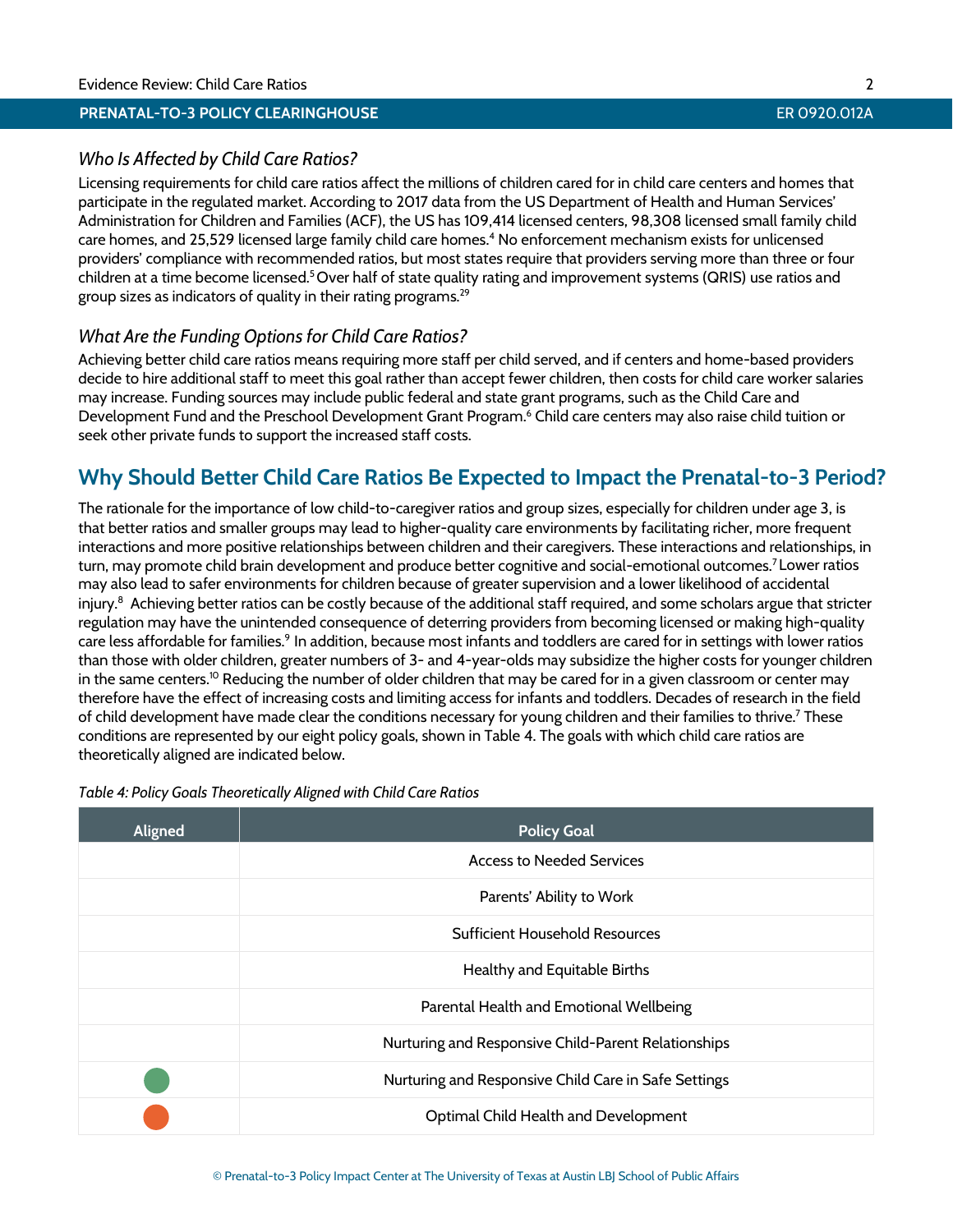### **What Impact Do Better Child Care Ratios and Group Sizes Have, and for Whom?**

The strength of the evidence on the effects of child-to-caregiver ratios on child care quality, safety, and outcomes for infants and toddlers is limited by methodology (the majority of studies use observational and correlational study designs) and a focus on older age groups (preschoolers). Most research uses natural variation in ratios across child care settings and classrooms to examine the association between ratios and various outcomes rather than evaluate the impacts of specific state policies regarding ratios or group size. Experimental studies of ratios may not be feasible because of the practical difficulties and ethical challenges associated with randomly assigning children to classrooms with better or worse childstaff ratios.

The research discussed here meets our standards of evidence for being methodologically strong and allowing for causal inference, unless otherwise noted. Each strong causal study reviewed has been assigned a letter, and a complete list of causal studies can be found at the end of this review, along with more details about our standards of evidence and review method. The findings from each strong causal study reviewed align with one of our eight policy goals from Table 4. The Evidence of Effectiveness table below displays the findings associated with lower child care ratios or group size (beneficial, null,<sup>[ii](#page-3-0)</sup> or detrimental) for each of the strong studies (A and B) in the causal studies reference list, as well as our conclusions about the overall impact on each studied policy goal. The assessment of the overall impact for each studied policy goal weighs the timing of publication and relative strength of each study, as well as the size and direction of all measured indicators.

| <b>Policy Goal</b>                        | Indicator                                        | <b>Beneficial</b><br><b>Impacts</b> | <b>Null</b><br><b>Impacts</b> | Detrimental<br><i>Impacts</i> | Overall<br>Impact on<br>Goal |  |
|-------------------------------------------|--------------------------------------------------|-------------------------------------|-------------------------------|-------------------------------|------------------------------|--|
|                                           | Child Cognitive Development                      |                                     | А                             |                               | Mixed                        |  |
| <b>Optimal Child</b><br><b>Health and</b> | Child Social-Emotional Health                    |                                     | A                             |                               |                              |  |
| <b>Development</b>                        | Frequency of Illness (Respiratory<br>Infections) | B                                   |                               |                               |                              |  |

### *Optimal Child Health and Development*

### **Center-Based Care**

Most research on the impact of child-to-caregiver ratios in formal child care centers examines how ratios contribute to overall process quality<sup>ii</sup> or the quality of caregiving and instruction (e.g., frequency of child-caregiver interactions, positive regard shown by caregiver).<sup>11</sup> Fewer studies make the connection between ratios and specific cognitive or developmental outcomes for children. The studies that do examine cognitive and developmental outcomes tend to have less rigorous designs, including small sample sizes,<sup>12</sup> or focus on preschool-aged children rather than children under age 3.<sup>13,[30](#page-10-5)</sup> A 1979 study, the National Day Care Study (NDCS), is widely cited as the basis for later research on lower ratios and class sizes.<sup>14</sup> The study examined 64 day care centers in three cities, and in eight of the centers, students were randomly assigned to classrooms of different sizes and ratios. The authors found that overall, smaller class sizes had significant positive effects on cognitive outcomes (as measured by instruments including the Preschool Inventory, or PSI, and the Peabody Picture Vocabulary Test, or PPVT) for 3- and 4-year-olds, through increased engagement in "creative, verbal/intellectual and cooperat[iv](#page-3-2)e activity" (p. 25). For example, doubling the group size led to a reduction in fall-to-spring growth on the PPVT.<sup>iv</sup> A smaller sub-study of the NDCS that included infants and toddlers found that lower ratios were associated with higherquality care in settings with children younger than 3. However, unmeasured center characteristics may have influenced the

<span id="page-3-1"></span>iii "Quality" in child care is often conceptualized into components of "structural" and "process" quality. Structural features of quality are the aspects of the child care environment that can be legislated or mandated, such as child-to-staff ratios or caregiver education requirements. Process quality refers to the richness of interactions between children and caregivers, or children and their peers, and of the learning experiences and instruction.<sup>31</sup>

<span id="page-3-0"></span><sup>&</sup>lt;sup>ii</sup> An impact is considered statistically significant if p<0.05.

<span id="page-3-2"></span>iv As discussed and interpreted in Blau (1999).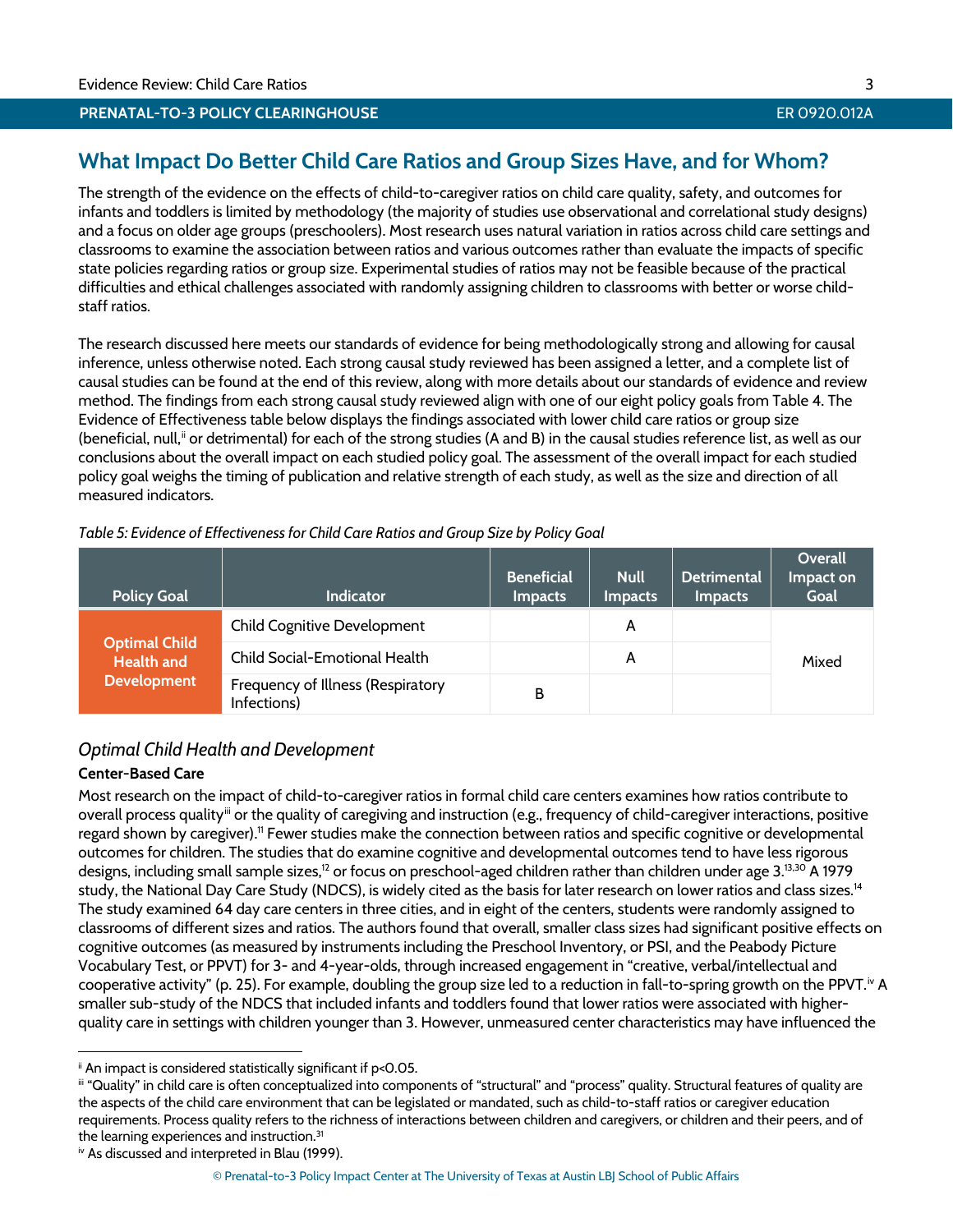results because the centers were not randomly selected.<sup>[v](#page-4-0)</sup> No US studies since then have employed true experimental designs to examine the effects of ratios or group size.

The evidence for how lower ratios and smaller class sizes may influence children's cognitive and developmental outcomes tends to find null effects or focuses on children ages 3 and older. A 2017 meta-analysis using data from 38 prior studies that focused on centers serving children ages 3 to 5 found that ratios under 7.5:1 and class sizes of 15 or fewer children were associated with small improvements in children's cognitive outcomes. Changes in ratios and class sizes above those low thresholds, however, were not associated with more positive outcomes.<sup>30</sup> The authors found mostly null effects for social-emotional outcomes, but they noted that there were fewer effect sizes available for social-emotional outcomes, limiting statistical power. The results suggest that reducing ratios and class sizes may be most effective when they are already at lower levels. This study was excluded from our evidence review because it did not examine children under age 3.

A 1999 study using a large national, longitudinal dataset found null effects of ratios and group sizes on cognitive and behavioral outcomes for infants and toddlers when controlling for a variety of other factors.<sup>A</sup> Infants and toddlers were assessed using the Behavior Problems Index (BPI), the Peabody Individual Achievement Tests (PIAT) in mathematics and reading, and the PPVT. Results for the PIAT-Reading were positive and significant in some specifications, but outcomes were null for all assessments when the full range of controls (including mother fixed effects) were included.

A 2000 study following 89 Black children over the first 3 years of life found that those infants and toddlers in classrooms that met recommended ratios for their age experienced higher expressive and receptive vocabulary growth in classes that met the guidelines compared to those that did not.<sup>28</sup> Although this is a promising result, the observational nature of the study and small sample size precluded it from inclusion in our evidence review.

Child-to-caregiver ratios may be more strongly linked to the intermediate outcome of positive caregiving than to child developmental outcomes, but insufficient causal evidence exists to confirm this link. A widely cited study by the National Institute of Child Health and Human Development (NICHD) Early Child Care Research Network in 2000 analyzed observational data for over 600 infants and toddlers in a variety of care settings and concluded that "the strongest and most consistent predictor of observed positive caregiving was the child-adult ratio" (p. 131).<sup>15</sup> The study did not, however, meet the standards of evidence for this review because of the cross-sectional nature of the analysis. More rigorous research linking ratios and group sizes in centers to caregiving quality and developmental outcomes over time for children under age 3 is needed.

Lower child-to-caregiver ratios and group sizes may produce better health and safety outcomes for infants and toddlers in centers, but no causal research supports this association. Findings from two correlational studies, however, found that settings with fewer children per caregiver and smaller group sizes saw fewer illnesses and safety violations.<sup>16,[17](#page-10-11)</sup>

#### **Home-Based Care**

Home-based providers are often more difficult to include in research than centers, and the research on ratios and group sizes in family child care homes suffers from many of the same methodological weaknesses that affect studies of centers. Results from two studies that did not meet the standards of evidence for this review found that positive caregiving improved with lower ratios and group sizes in home settings.<sup>15,[18](#page-10-12)</sup> Evidence for other outcomes, including stronger attachment between children and caregivers, has also been found in some studies that did not meet causal standards.<sup>19</sup>

More research is needed on the link between ratios and child outcomes in home-based settings. Most studies examine how ratios or group sizes contribute to process quality in homes, including factors such as positive caregiving, but do not make the ultimate connection to cognitive or social-emotional outcomes[.21](#page-10-14) A 2002 study of children in home-based settings found that although group sizes that complied with recommended guidelines were associated with more positive caregiving, group size did not significantly predict child outcomes as measured by test score[s.18](#page-10-12) The small sample size and observational design precluded this study from informing our evidence review.

<span id="page-4-0"></span>v See the discussion in Blau (1999).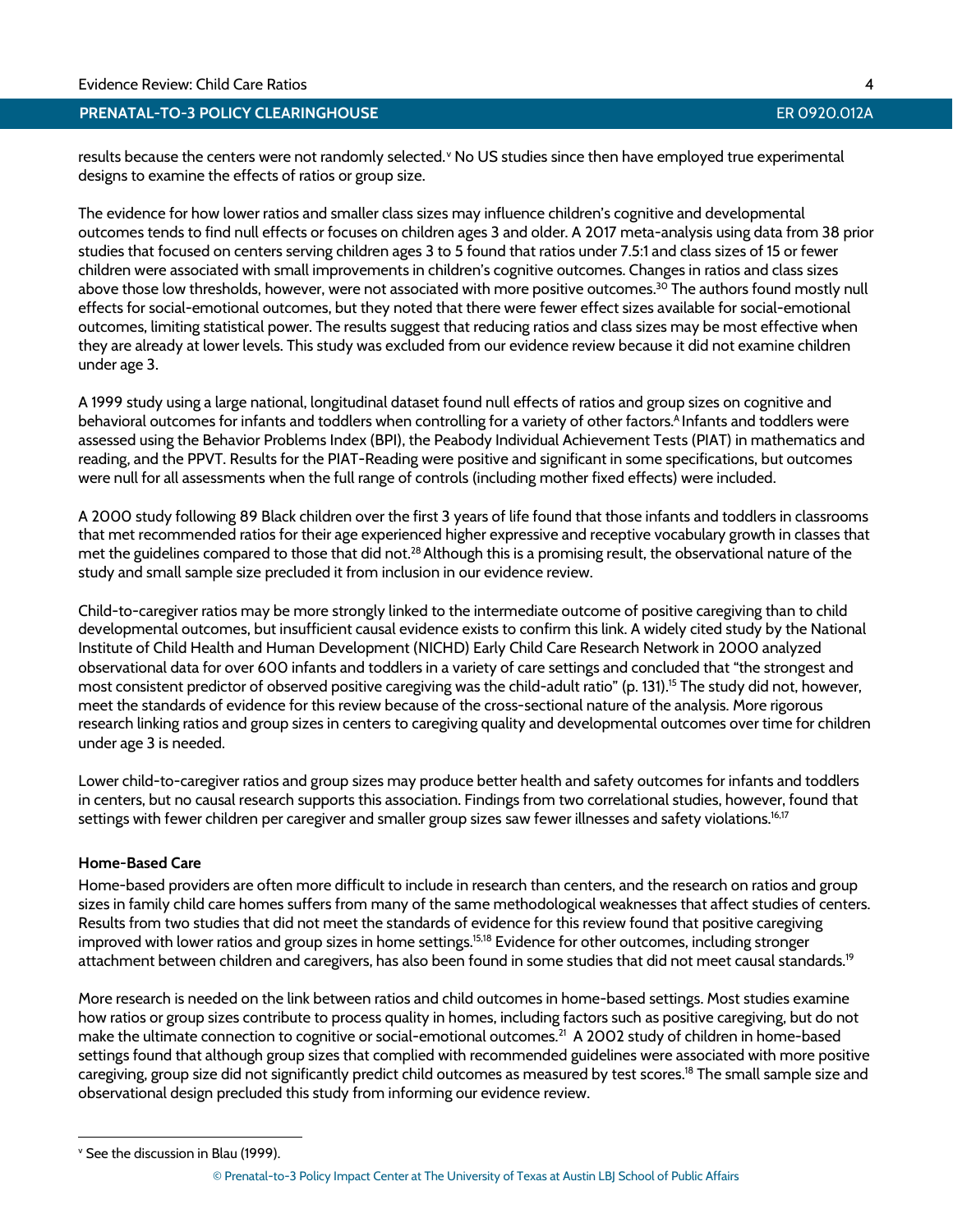Very little evidence links child care ratios or group sizes to safety outcomes in home-based settings, but one longitudinal study that analyzed data for over 1,200 children in various care settings found that larger group sizes (up to a threshold of 8 to 10 children) were associated with a greater risk of respiratory infections (19 to 25 percent higher odds), among 1- and 2- year-olds attending home-based and relative care.<sup>[B](#page-9-12)</sup> This finding suggests that limiting group sizes to recommended caps may reduce the likelihood of illness. No identified studies examined risk of illness by specific child-to-caregiver ratios in home settings. More research on how child-to-caregiver ratios affect health and safety in home-based settings is warranted.

### **Is There Evidence That Better Child Care Ratios Reduce Disparities?[vi](#page-5-0)**

Limited research examines the role of lower child-to-caregiver ratios in early care settings for improving equity of outcomes by race, ethnicity, or socioeconomic status. A correlational study excluded from our evidence review assessed 314 Black and White children from 54 months through fifth grade and found that lower child-to-caregiver ratios in early care settings made a significant difference in improving later mathematics skills, and gains in skills over time, for Black children, but no significant effect of ratios was observed for White children.<sup>22</sup> As mentioned above, another observational study found that better ratios improved the growth in language skills of Black children over time.<sup>28</sup> These findings suggest that requiring lower ratios could be an effective policy for reducing achievement gaps, but more rigorous research is needed for children in the 0 to 3 age group.

### **Has the Return on Investment for Child Care Ratios Been Studied?**

Research has found that high-quality early child care and education provides a significant return on investment; for example, the National Forum on Early Childhood Policy and Programs found that each dollar invested can generate \$4 to \$9 in later economic returns and long-term cost savings.<sup>23</sup> To the extent that better child care ratios contribute to higherquality care environments, ratios may be one of the factors supporting the economic benefits found for high-quality care overall. However, no studies identified for this review examined the specific return on investment produced by better child care ratios. Such studies must take into account the costs associated with hiring additional staff to achieve better ratios. More research should examine how lower ratios affect child care providers' ability to cover their costs and sustain high-quality programs. A more comprehensive analysis of the return on investment is forthcoming.

### **Are Better Child Care Ratios an Effective Policy for Improving Prenatal-to-3 Outcomes?**

More rigorous research is needed to build the evidence base on the impact that lower child-to-caregiver ratios have on children's development, health, and safety in early care and education settings, particularly in the infant and toddler years. The few causal studies identified for this review suggest mixed impacts, but the observational research conducted up to this point is promising, and it suggests that lower ratios and smaller group sizes may lead to more positive caregiving, better cognitive outcomes, and fewer illnesses and safety incidents among children in home- and center-based care.

### **What Do We Know, and What Do We Not Know?**

Although the theory linking lower child care ratios to better child outcomes is strong, insufficient causal evidence exists to establish the optimal ratios. Most research exploring the link between child care ratios and child outcomes has found small effect sizes and has focused on preschool-aged children rather than those under age 3. Most studies examining child care ratios and group sizes investigate their association with caregiving quality, using observational methods, rather than evaluate outcomes such as cognitive or social-emotional skills using rigorous experimental designs. Health and safety outcomes appear to be better in smaller groups of children, but only a few studies have examined health and safety.

More rigorous research examining the causal link between child care ratios and child outcomes for infants and toddlers, in addition to measuring the intermediate outcome of caregiving quality, would strengthen the evidence base for children under age 3. Much of the research on child care ratios and group size is observational and focuses on preschoolers and centers, rather than younger children and other child care settings. Settings caring for infants typically show less variation in ratios, given stricter requirements, so it may be more fruitful to examine how lower ratios affect the outcomes of toddlers (ages 12 to 36 months). Another area for further research is the cost-effectiveness of policies related to ratios and

<span id="page-5-0"></span>vi Disparities are defined here as differential outcomes by race, ethnicity, or socioeconomic status (SES).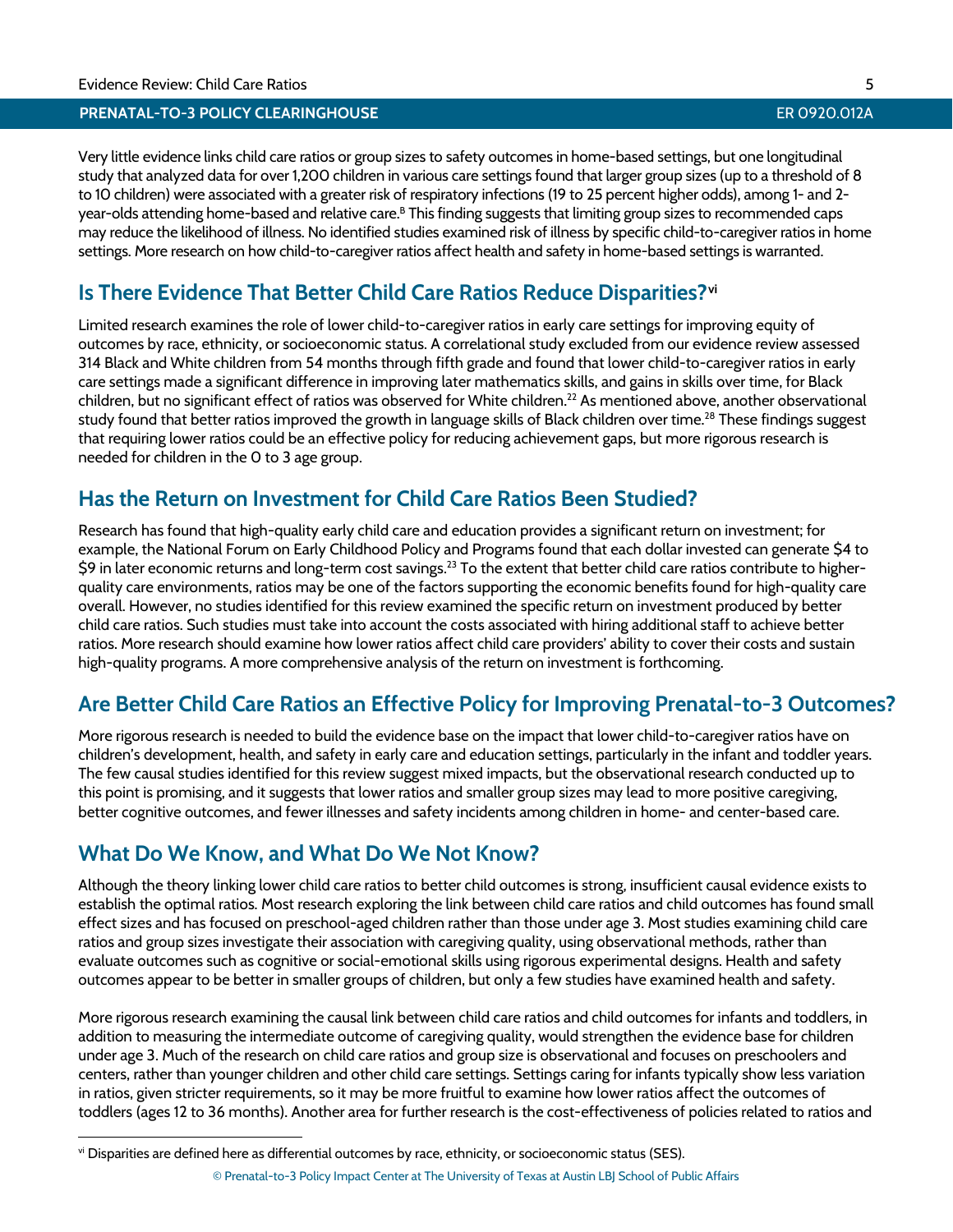group size, given the relatively modest associations found and the additional staff costs required. Despite the lack of rigorous research on ratios, recommendations from organizations such as the American Academy of Pediatrics suggest that one adult should take care of no more than three infants at a time, which tends to align with the anecdotal and qualitative experiences of caregivers.<sup>26,[27](#page-10-1)</sup>

### **How Do Child Care Ratios Vary Across the States?**

The ratio requirements for infants[vii](#page-6-0) in center-based settings range from 3-to-1 in Kansas, Maryland, and Massachusetts to 6-to-1 in Arkansas, Georgia, Louisiana, Nevada, and New Mexico.<sup>24,[25,](#page-10-18)[26,](#page-10-0)[27](#page-10-1)</sup> A total of 35 states<sup>[viii](#page-6-1)</sup> meet NAEYC ratio requirements for infants, but only three states meet the stricter AAP standards. State requirements for toddlers in centerbased settings vary to a greater degree, with maximum ratios ranging from 4-to-1 in the District of Columbia and Connecticut to 12-to-1 in Louisiana and Mississippi. Only 16 states meet the 6-to-1 NAEYC ratio standard for toddlers and only two (Connecticut and the District of Columbia) meet the AAP/APHA ratio standards.<sup>24,[25,](#page-10-18)[26,](#page-10-0)[27](#page-10-1)</sup> As shown in Table 7, only 10 states meet *all* of the NAEYC standards for both ratios and group sizes for infants and toddlers.

According to the ACF, 44 states and two US territories license family child care homes.™<sup>5</sup> See Table 6 below for the maximum group sizes (not including school-aged children) for family child care homes, as listed in state licensing regulations[.24](#page-10-17) Note that maximum group sizes increase for providers who become licensed as "group child care homes," requiring more than one caregiver.

| <b>Maximum Number of Children</b>                       | States.                                                                                                                                                                                                                                                    |
|---------------------------------------------------------|------------------------------------------------------------------------------------------------------------------------------------------------------------------------------------------------------------------------------------------------------------|
| N/A – State does not license family child care<br>homes | Arizona, Idaho, Indiana, Louisiana, New Jersey, Ohio, South Dakota                                                                                                                                                                                         |
| 4                                                       | Delaware                                                                                                                                                                                                                                                   |
| 5                                                       | North Carolina                                                                                                                                                                                                                                             |
| 6                                                       | Alabama, California, Colorado, Connecticut, District of Columbia,<br>Georgia, Hawaii, Iowa, Kentucky, Michigan, Minnesota, Montana, Nevada,<br>New Hampshire, New Mexico, New York, Oregon, Pennsylvania, South<br>Carolina, Texas, Vermont, West Virginia |
| 7                                                       | North Dakota, Oklahoma, Tennessee                                                                                                                                                                                                                          |
| 8                                                       | Alaska, Illinois, Maryland, Nebraska, Rhode Island, Utah, Wisconsin                                                                                                                                                                                        |
| 10                                                      | Florida, Kansas, Massachusetts, Missouri, Wyoming                                                                                                                                                                                                          |
| 12                                                      | Maine, Mississippi, Virginia, Washington                                                                                                                                                                                                                   |
| 16                                                      | Arkansas                                                                                                                                                                                                                                                   |

*Table 6: Maximum Number of Children Permitted in a Licensed Family Child Care Home (excluding school-aged children) [24](#page-10-17)*

<span id="page-6-0"></span>vii The ACF considers infants to include children up to 11 months old and toddlers to include children 12 to 35 months old. See Table 7 for state licensing requirements for both infants and toddlers using these age ranges. Other sources, such as the National Association for the Education of Young Children (NAEYC), use slightly different age ranges (which overlap) for infants (0 to 15 months) and toddlers (12 to 36 months).<br>viii State counts include the District of Columbia.

<span id="page-6-1"></span>

<span id="page-6-2"></span>ix"Family Child Care Home" is defined in this source as "One individual who provides child care services for fewer than 24 hours per day per child, as the sole caregiver, in a private residence other than the child's residence, unless care in excess of 24 hours is due to the nature of the parent(s)' work" and is distinct from a group child care home, which has more than one provider.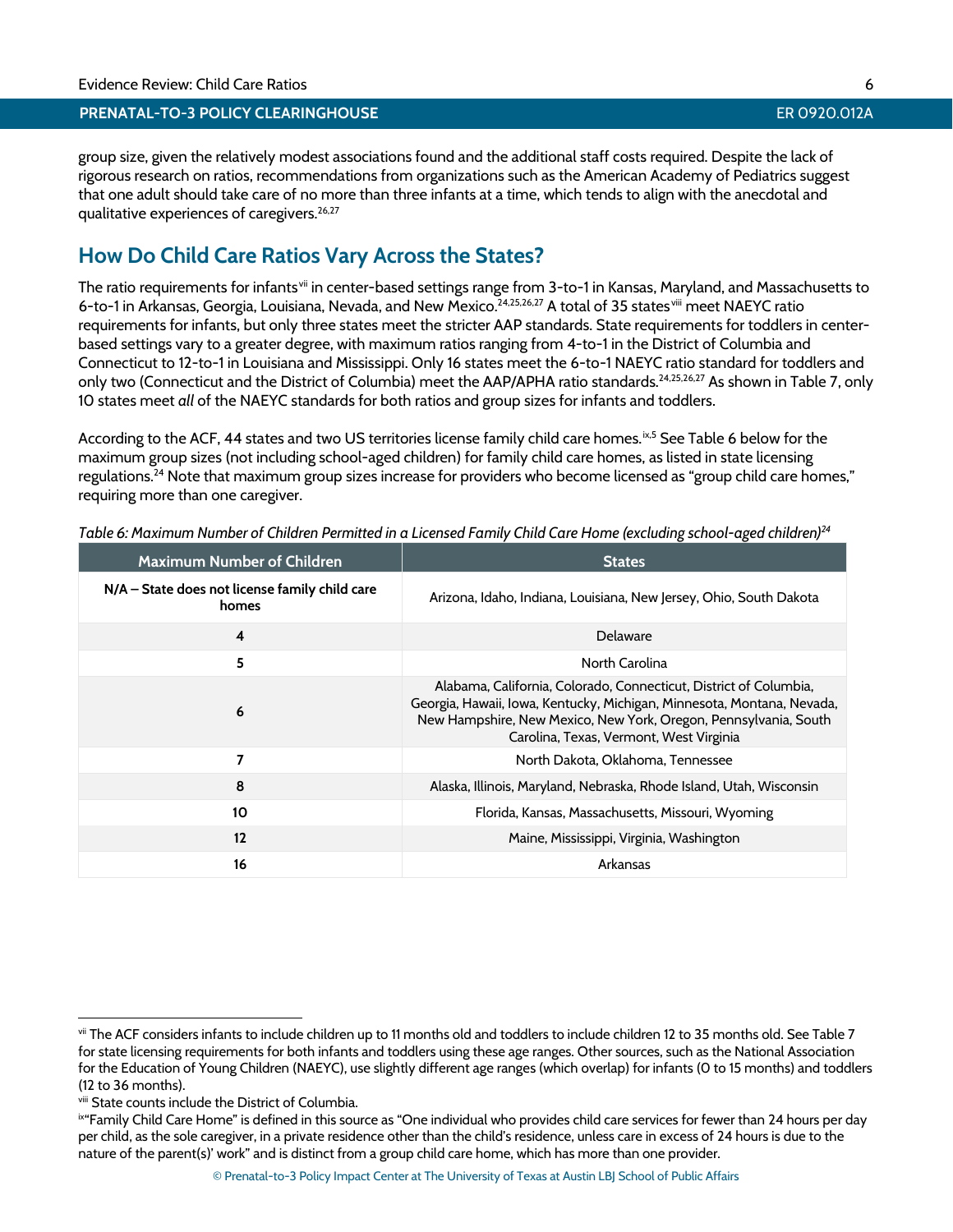*Table 7: State Variation in Child Care Ratios and Group Size (State Licensing Requirements for Centers)*

|                                | <b>Variation</b>                                                                                                                              |                                                                                                                                                |                                                                                      |                                                                                              |                                                                                                                                                  |  |
|--------------------------------|-----------------------------------------------------------------------------------------------------------------------------------------------|------------------------------------------------------------------------------------------------------------------------------------------------|--------------------------------------------------------------------------------------|----------------------------------------------------------------------------------------------|--------------------------------------------------------------------------------------------------------------------------------------------------|--|
| <b>State</b>                   | <b>Maximum Number</b><br>of Infants Allowed<br>for One Staff<br><b>Member to Supervise</b><br>for Center-Based<br>Care (Child-Staff<br>Ratio) | <b>Maximum Number</b><br>of Toddlers Allowed<br>for One Staff<br><b>Member to Supervise</b><br>for Center-Based<br>Care (Child-Staff<br>Ratio) | <b>Maximum</b><br><b>Group Size for</b><br>Infants in<br><b>Center-Based</b><br>Care | <b>Maximum</b><br><b>Group Size for</b><br><b>Toddlers in</b><br><b>Center-Based</b><br>Care | <b>State Meets All 4</b><br><b>NAEYC Standards</b><br>for Ratios and Group<br>Size for Center-<br><b>Based Infant and</b><br><b>Toddler Care</b> |  |
| Alabama                        | 5:1                                                                                                                                           | 8:1                                                                                                                                            | $**$                                                                                 | $**$                                                                                         | No                                                                                                                                               |  |
| Alaska                         | 5:1                                                                                                                                           | 6:1                                                                                                                                            | 10 <sup>2</sup>                                                                      | 12                                                                                           | No                                                                                                                                               |  |
| Arizona                        | 5:1                                                                                                                                           | 8:1                                                                                                                                            | $**$                                                                                 | $**$                                                                                         | No                                                                                                                                               |  |
| <b>Arkansas</b>                | 6:1                                                                                                                                           | 9:1                                                                                                                                            | 12                                                                                   | 18                                                                                           | No                                                                                                                                               |  |
| California                     | 4:1                                                                                                                                           | 6:1                                                                                                                                            | $\ast\ast$                                                                           | 12                                                                                           | No                                                                                                                                               |  |
| Colorado                       | 5:1                                                                                                                                           | 7:1                                                                                                                                            | 10                                                                                   | 14                                                                                           | No                                                                                                                                               |  |
| Connecticut                    | 4:1                                                                                                                                           | 4:1                                                                                                                                            | 8                                                                                    | 8                                                                                            | Yes                                                                                                                                              |  |
| <b>Delaware</b>                | 4:1                                                                                                                                           | 8:1                                                                                                                                            | 8                                                                                    | 16                                                                                           | No                                                                                                                                               |  |
| <b>District of</b><br>Columbia | 4:1                                                                                                                                           | 4:1                                                                                                                                            | 8                                                                                    | 8                                                                                            | Yes                                                                                                                                              |  |
| Florida                        | 4:1                                                                                                                                           | 11:1                                                                                                                                           | $\ast\ast$                                                                           | $**$                                                                                         | No                                                                                                                                               |  |
| Georgia                        | 6:1                                                                                                                                           | 10:1                                                                                                                                           | 12                                                                                   | 20                                                                                           | No                                                                                                                                               |  |
| Hawaii                         | 4:1                                                                                                                                           | 8:1                                                                                                                                            | 8                                                                                    | $**$                                                                                         | No                                                                                                                                               |  |
| Idaho                          | Ratios determined by<br>point system                                                                                                          | Ratios determined by<br>point system                                                                                                           | $\ast\ast$                                                                           | $**$                                                                                         | No                                                                                                                                               |  |
| Illinois                       | 4:1                                                                                                                                           | 8:1                                                                                                                                            | 12                                                                                   | 16                                                                                           | No                                                                                                                                               |  |
| Indiana                        | 4:1                                                                                                                                           | 7:1                                                                                                                                            | 8                                                                                    | 14                                                                                           | No                                                                                                                                               |  |
| lowa                           | 4:1                                                                                                                                           | 6:1                                                                                                                                            | $\ast\ast$                                                                           | $**$                                                                                         | No                                                                                                                                               |  |
| <b>Kansas</b>                  | 3:1                                                                                                                                           | 7:1                                                                                                                                            | 9                                                                                    | 14                                                                                           | No                                                                                                                                               |  |
| Kentucky                       | 5:1                                                                                                                                           | 10:1                                                                                                                                           | 10                                                                                   | 20                                                                                           | No                                                                                                                                               |  |
| Louisiana                      | 6:1                                                                                                                                           | 12:1                                                                                                                                           | $\ast\ast$                                                                           | $\ast\ast$                                                                                   | No                                                                                                                                               |  |
| Maine                          | 4:1                                                                                                                                           | 5:1                                                                                                                                            | 8                                                                                    | 10                                                                                           | Yes                                                                                                                                              |  |
| Maryland                       | 3:1                                                                                                                                           | 6:1                                                                                                                                            | 6                                                                                    | 12                                                                                           | Yes                                                                                                                                              |  |
| <b>Massachusetts</b>           | 3:1                                                                                                                                           | 10:1                                                                                                                                           | $\overline{7}$                                                                       | 20                                                                                           | No                                                                                                                                               |  |
| Michigan                       | 4:1                                                                                                                                           | 8:1                                                                                                                                            | 12                                                                                   | 16                                                                                           | No                                                                                                                                               |  |
| Minnesota                      | 4:1                                                                                                                                           | 7:1                                                                                                                                            | 8                                                                                    | 14                                                                                           | No                                                                                                                                               |  |
| Mississippi                    | 5:1                                                                                                                                           | 12:1                                                                                                                                           | 10 <sup>°</sup>                                                                      | 14                                                                                           | No                                                                                                                                               |  |
| Missouri                       | 4:1                                                                                                                                           | 8:1                                                                                                                                            | 8                                                                                    | 16                                                                                           | No                                                                                                                                               |  |
| Montana                        | 4:1                                                                                                                                           | 8:1                                                                                                                                            | $\ast\ast$                                                                           | $\ast\ast$                                                                                   | No                                                                                                                                               |  |
| Nebraska                       | 4:1                                                                                                                                           | 6:1                                                                                                                                            | 12                                                                                   | $\ast\ast$                                                                                   | No                                                                                                                                               |  |
| Nevada                         | 6:1                                                                                                                                           | 10:1                                                                                                                                           | $\ast\ast$                                                                           | $\ast\ast$                                                                                   | No                                                                                                                                               |  |
| <b>New Hampshire</b>           | 4:1                                                                                                                                           | 6:1                                                                                                                                            | 12                                                                                   | 18                                                                                           | No                                                                                                                                               |  |
| New Jersey                     | 4:1                                                                                                                                           | 10:1                                                                                                                                           | 12                                                                                   | 20                                                                                           | No                                                                                                                                               |  |
| <b>New Mexico</b>              | 6:1                                                                                                                                           | 10:1                                                                                                                                           | $\ast\ast$                                                                           | $\ast\ast$                                                                                   | No                                                                                                                                               |  |
| <b>New York</b>                | 4:1                                                                                                                                           | 5:1                                                                                                                                            | 8                                                                                    | 12                                                                                           | Yes                                                                                                                                              |  |
| North Carolina                 | 5:1                                                                                                                                           | 10:1                                                                                                                                           | 10                                                                                   | 20                                                                                           | No                                                                                                                                               |  |
| North Dakota                   | 4:1                                                                                                                                           | 7:1                                                                                                                                            | 10                                                                                   | 20                                                                                           | No                                                                                                                                               |  |
| Ohio                           | 5:1                                                                                                                                           | 7:1                                                                                                                                            | 10 <sup>°</sup>                                                                      | 14                                                                                           | No                                                                                                                                               |  |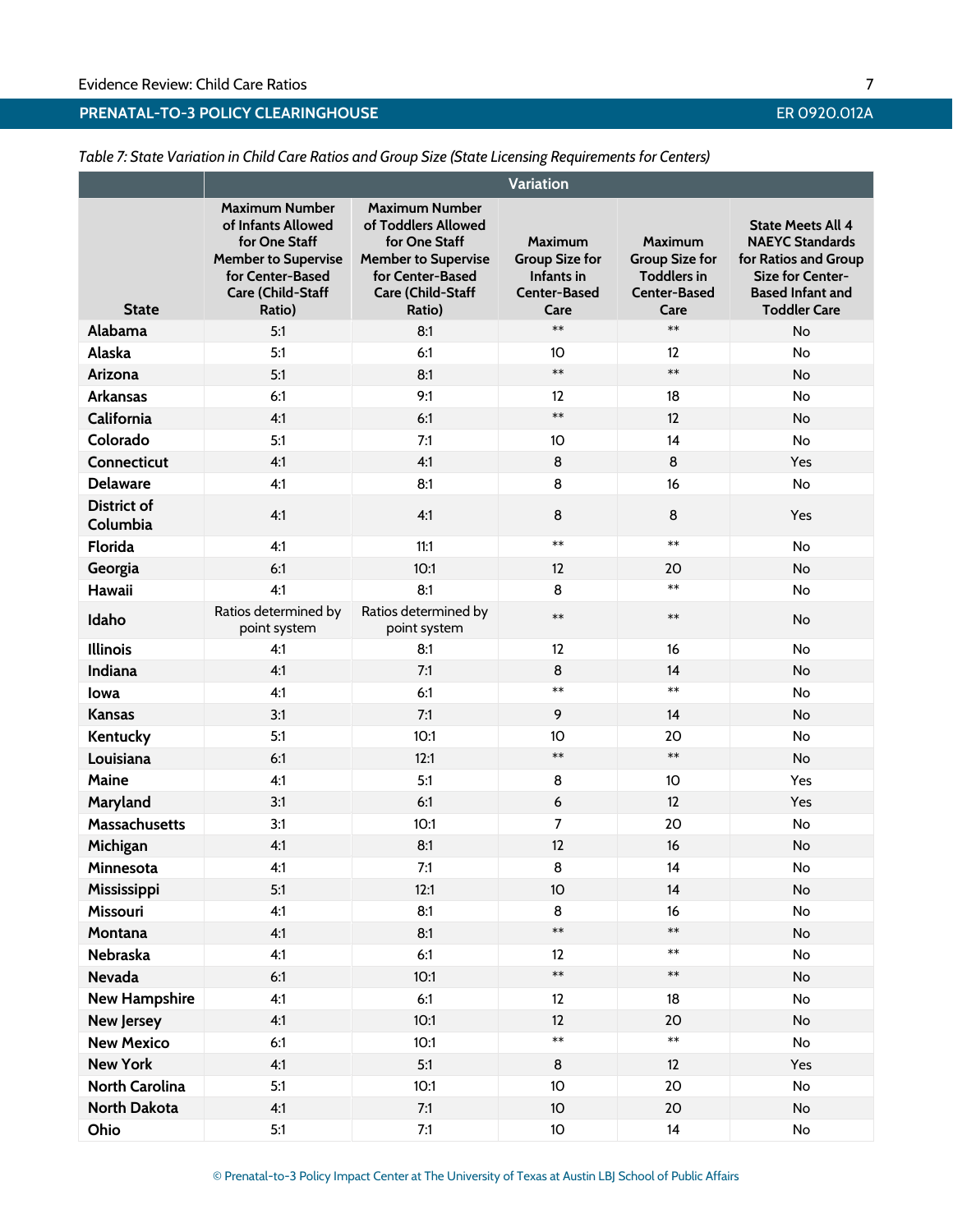*Table 7: State Variation in Child Care Ratios and Group Size (State Licensing Requirements for Centers) (continued)* V**ariation**

|                      | vanation                                                                                                                                      |                                                                                                                                                |                                                                               |                                                                                              |                                                                                                                                                         |  |
|----------------------|-----------------------------------------------------------------------------------------------------------------------------------------------|------------------------------------------------------------------------------------------------------------------------------------------------|-------------------------------------------------------------------------------|----------------------------------------------------------------------------------------------|---------------------------------------------------------------------------------------------------------------------------------------------------------|--|
| <b>State</b>         | <b>Maximum Number</b><br>of Infants Allowed<br>for One Staff<br>Member to<br>Supervise for<br><b>Center-Based Care</b><br>(Child-Staff Ratio) | <b>Maximum Number</b><br>of Toddlers Allowed<br>for One Staff<br>Member to<br>Supervise for<br><b>Center-Based Care</b><br>(Child-Staff Ratio) | Maximum<br><b>Group Size for</b><br>Infants in<br><b>Center-Based</b><br>Care | <b>Maximum</b><br><b>Group Size for</b><br><b>Toddlers in</b><br><b>Center-Based</b><br>Care | <b>State Meets All 4</b><br><b>NAEYC Standards for</b><br><b>Ratios and Group</b><br>Size for Center-<br><b>Based Infant and</b><br><b>Toddler Care</b> |  |
| Oklahoma             | 4:1                                                                                                                                           | 8:1                                                                                                                                            | 8                                                                             | 16                                                                                           | <b>No</b>                                                                                                                                               |  |
| Oregon               | 4:1                                                                                                                                           | 5:1                                                                                                                                            | 8                                                                             | 10 <sup>°</sup>                                                                              | Yes                                                                                                                                                     |  |
| Pennsylvania         | 4:1                                                                                                                                           | 6:1                                                                                                                                            | 8                                                                             | 12                                                                                           | Yes                                                                                                                                                     |  |
| <b>Rhode Island</b>  | 4:1                                                                                                                                           | 6:1                                                                                                                                            | 8                                                                             | 12                                                                                           | Yes                                                                                                                                                     |  |
| South Carolina       | 5:1                                                                                                                                           | 9:1                                                                                                                                            | $**$                                                                          | $**$                                                                                         | No                                                                                                                                                      |  |
| South Dakota         | 5:1                                                                                                                                           | 5:1                                                                                                                                            | 20                                                                            | 20                                                                                           | No                                                                                                                                                      |  |
| <b>Tennessee</b>     | 4:1                                                                                                                                           | 7:1                                                                                                                                            | 8                                                                             | 14                                                                                           | <b>No</b>                                                                                                                                               |  |
| <b>Texas</b>         | 4:1                                                                                                                                           | 11:1                                                                                                                                           | 10                                                                            | 22                                                                                           | No                                                                                                                                                      |  |
| Utah                 | 4:1                                                                                                                                           | 7:1                                                                                                                                            | 8                                                                             | 14                                                                                           | <b>No</b>                                                                                                                                               |  |
| Vermont              | 4:1                                                                                                                                           | 5:1                                                                                                                                            | 8                                                                             | 10 <sup>10</sup>                                                                             | Yes                                                                                                                                                     |  |
| Virginia             | 4:1                                                                                                                                           | 10:1                                                                                                                                           | $**$                                                                          | $\ast\ast$                                                                                   | <b>No</b>                                                                                                                                               |  |
| Washington           | 4:1                                                                                                                                           | 7:1                                                                                                                                            | 8                                                                             | 14                                                                                           | No                                                                                                                                                      |  |
| <b>West Virginia</b> | 4:1                                                                                                                                           | 8:1                                                                                                                                            | 8                                                                             | 16                                                                                           | <b>No</b>                                                                                                                                               |  |
| <b>Wisconsin</b>     | 4:1                                                                                                                                           | 6:1                                                                                                                                            | 8                                                                             | 12                                                                                           | Yes                                                                                                                                                     |  |
| Wyoming              | 4:1                                                                                                                                           | 8:1                                                                                                                                            | 10                                                                            | 10 <sup>10</sup>                                                                             | <b>No</b>                                                                                                                                               |  |
| <b>Best State</b>    | 3:1                                                                                                                                           | 4:1                                                                                                                                            | 6                                                                             | 8                                                                                            | N/A                                                                                                                                                     |  |
| <b>Worst State</b>   | 6:1                                                                                                                                           | 12:1                                                                                                                                           | 20                                                                            | 22                                                                                           | N/A                                                                                                                                                     |  |
| <b>Median State</b>  | 4:1                                                                                                                                           | 7:1                                                                                                                                            | 8 (excluding **<br>states)                                                    | 14 (excluding<br>** states)                                                                  | N/A                                                                                                                                                     |  |
| <b>State Count</b>   | N/A                                                                                                                                           | N/A                                                                                                                                            | N/A                                                                           | N/A                                                                                          | 10                                                                                                                                                      |  |

*"\*\*" indicates that group size is not regulated by the state for this age group.*

*Licensing requirements are from the National Center on Child Care Quality Improvement, US Department of Health and Human Services, as of 2014. NAEYC guidelines are as of 2018. National Association for the Education of Young Children. NAEYC child-staff ratio for infants: 4:1. NAEYC child-staff ratio for toddlers: 6:1. NAEYC maximum group size for infants: 8. NAEYC maximum group size for toddlers: 12.*

*For additional source and calculation information, please refer to the Methods and Sources section o[f pn3policy.org.](http://pn3policy.org/)*

### **How Did We Reach Our Conclusions?**

### *Method of Review*

This evidence review began with a broad search of all literature related to the policy and its impacts on child and family wellbeing during the prenatal-to-3 period. First, we identified and collected relevant peer-reviewed academic studies as well as research briefs, government reports, and working papers, using predefined search parameters, keywords, and trusted search engines. From this large body of work, we then singled out for more careful review those studies that endeavored to identify causal links between the policy and our outcomes of interest, taking into consideration characteristics such as the research designs put in place, the analytic methods used, and the relevance of the populations and outcomes studied. We then subjected this literature to an in-depth critique and chose only the most methodologically rigorous research to inform our conclusions about policy effectiveness. All studies considered to date for this review were released on or before March 31, 2020.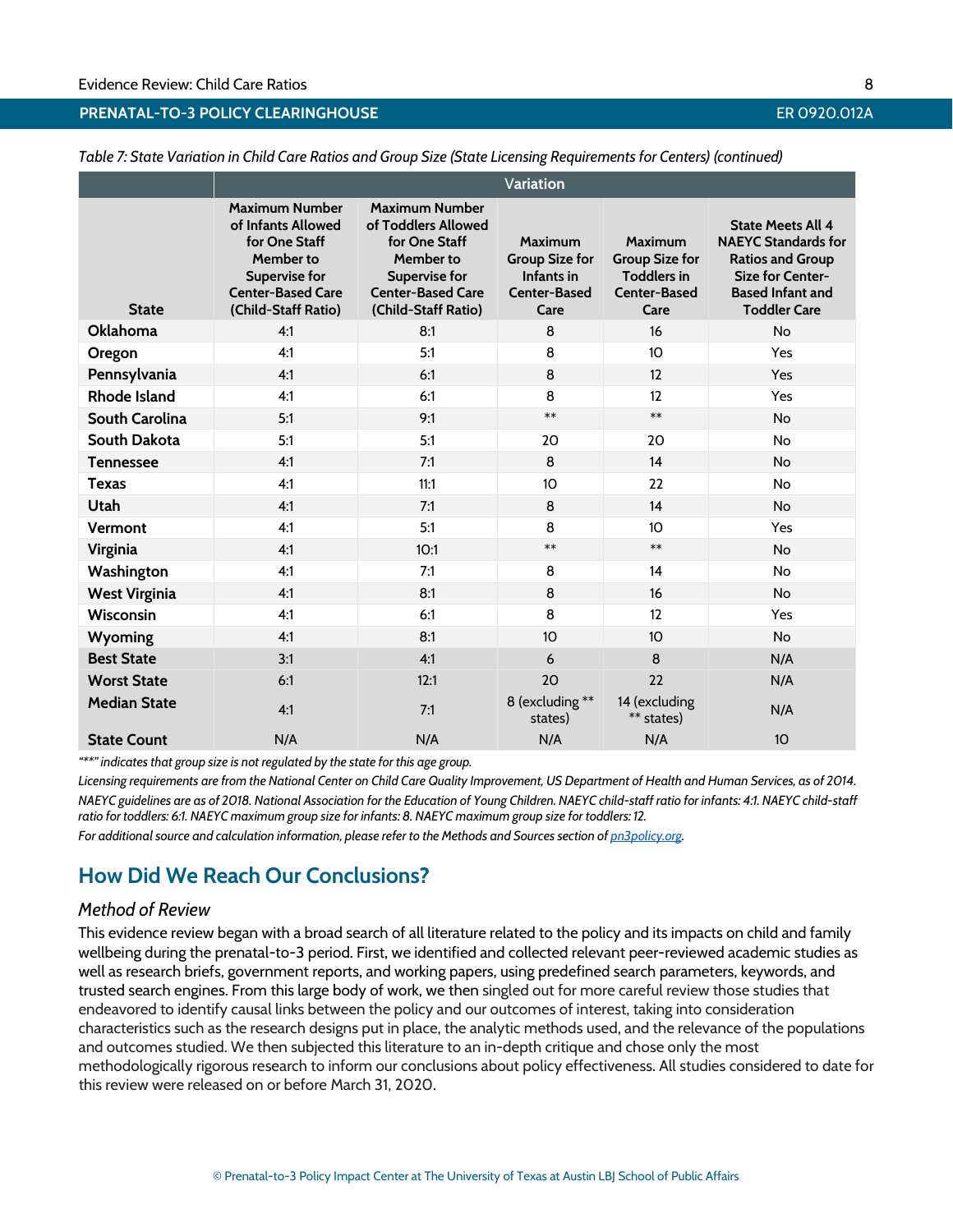### *Standards of Strong Causal Evidence*

When conducting a policy review, we consider only the strongest studies to be part of the evidence base for accurately assessing policy effectiveness. A strong study has a sufficiently large, representative sample, has been subjected to methodologically rigorous analyses, and has a well-executed research design allowing for causal inference—in other words, it demonstrates that changes in the outcome of interest were likely caused by the policy being studied.

The study design considered most reliable for establishing causality is a randomized control trial (RCT), an approach in which an intervention is applied to a randomly assigned subset of people. This approach is rare in policy evaluation because policies typically affect entire populations; application of a policy only to a subset of people is ethically and logistically prohibitive under most circumstances. However, when available, randomized control trials are an integral part of a policy's evidence base and an invaluable resource for understanding policy effectiveness.

The strongest designs typically used for studying policy impacts are quasi-experimental designs (QEDs) and longitudinal studies with adequate controls for internal validity (for example, using statistical methods to ensure that the policy, rather than some other variable, is the most likely cause of any changes in the outcomes of interest). Our conclusions are informed largely by these types of studies, which employ sophisticated techniques to identify causal relationships between policies and outcomes. Rigorous meta-analyses with sufficient numbers of studies, when available, also inform our conclusions.

### <span id="page-9-11"></span>*Studies That Meet Standards of Strong Causal Evidence*

- A. Blau, D. (1999). The effect of child care characteristics on child development. *The Journal of Human Resources*, 34(4), 786–822. [https://www.jstor.org/stable/146417?seq=1#metadata\\_info\\_tab\\_contents](https://www.jstor.org/stable/146417?seq=1%23metadata_info_tab_contents)
- <span id="page-9-12"></span>B. National Institute of Child Health and Human Development Early Child Care Research Network. (2001). Child care and common communicable illnesses. *Archives of Pediatric and Adolescent Medicine, 155*(4), 481–488. <http://www.doi.org/10.1001/archpedi.155.4.481>

### <span id="page-9-0"></span>*Other References*

- 1. Administration for Children and Families. (2017). *Ratios for centers and family child care homes.* [https://eclkc.ohs.acf.hhs.gov/health-services-management/caring-our-children-basics/ratios-centers-family-child-care](https://eclkc.ohs.acf.hhs.gov/health-services-management/caring-our-children-basics/ratios-centers-family-child-care-homes)[homes](https://eclkc.ohs.acf.hhs.gov/health-services-management/caring-our-children-basics/ratios-centers-family-child-care-homes)
- <span id="page-9-1"></span>2. National Association for Family Child Care. (2017). *Quality standards for NAFCC accreditation.* https://www.nafcc.org/file/bfae1239-d67e-41d9-820d-96c059842fac
- <span id="page-9-2"></span>3. Administration for Children and Families. (n.d.). *Early childhood training and technical assistance system. Topic overview: Health and safety.* https://childcareta.acf.hhs.gov/infant-toddler-resource-guide/topic-overview-health-and-safety
- <span id="page-9-3"></span>4. National Center on Early Childhood Quality Assurance. (2019*). Addressing the decreasing number of family child care providers in the United States.*
	- [https://childcareta.acf.hhs.gov/sites/default/files/public/addressing\\_decreasing\\_fcc\\_providers\\_final\\_508\\_compliant.pdf](https://childcareta.acf.hhs.gov/sites/default/files/public/addressing_decreasing_fcc_providers_final_508_compliant.pdf)
- <span id="page-9-4"></span>5. Administration for Children and Families. (November 2015). *Research brief #1: Trends in child care center licensing regulations and policies for 2014.* [https://childcareta.acf.hhs.gov/sites/default/files/public/fcch\\_licensing\\_trends\\_brief\\_2014.pdf](https://childcareta.acf.hhs.gov/sites/default/files/public/fcch_licensing_trends_brief_2014.pdf)
- <span id="page-9-5"></span>6. Administration for Children and Families. (December 2014). *Federal and state funding for child care and early learning.* https://childcareta.acf.hhs.gov/sites/default/files/public/federal\_and\_state\_funding\_for\_child\_care\_and\_early\_learning\_edit ed.pdf
- <span id="page-9-6"></span>7. Shonkoff, J., & Phillips, D. (2000). *From neurons to neighborhoods: The science of early childhood development*. Washington, DC: The National Academies Press. https://doi.org/10.17226/9824
- <span id="page-9-7"></span>8. Crowley, A., Jeon, S., & Rosenthal, M. (2013). Health and safety of child care centers: An analysis of licensing specialists' reports of routine, unannounced inspections. *American Journal of Public Health, 103*(10), 52–58. https://dx.doi.org/10.2105%2FAJPH.2013.301298
- <span id="page-9-8"></span>9. Thomas, D., & Gorry, D. (2015). *Regulation and the cost of child care.* Mercatus Working Paper, Mercatus Center at George Mason University, Arlington, VA[. https://www.mercatus.org/system/files/Thomas-Regulation-Child-Care.pdf](https://www.mercatus.org/system/files/Thomas-Regulation-Child-Care.pdf)
- <span id="page-9-9"></span>10. Workman, S., & Jessen-Howard, S. (2018). *Understanding the true cost of child care for infants and toddlers.* Center for American Progress[. https://www.americanprogress.org/issues/early-childhood/reports/2018/11/15/460970/understanding-true-cost](https://www.americanprogress.org/issues/early-childhood/reports/2018/11/15/460970/understanding-true-cost-child-care-infants-toddlers/)[child-care-infants-toddlers/](https://www.americanprogress.org/issues/early-childhood/reports/2018/11/15/460970/understanding-true-cost-child-care-infants-toddlers/)
- <span id="page-9-10"></span>11. Scarr, S., Eisenberg, M., & Deater-Deckard, K. (1994). Measurement of quality in child care centers. *Early Childhood Research Quarterly*, *9*, 131–151. https://doi.org/10.1016/0885-2006(94)90002-7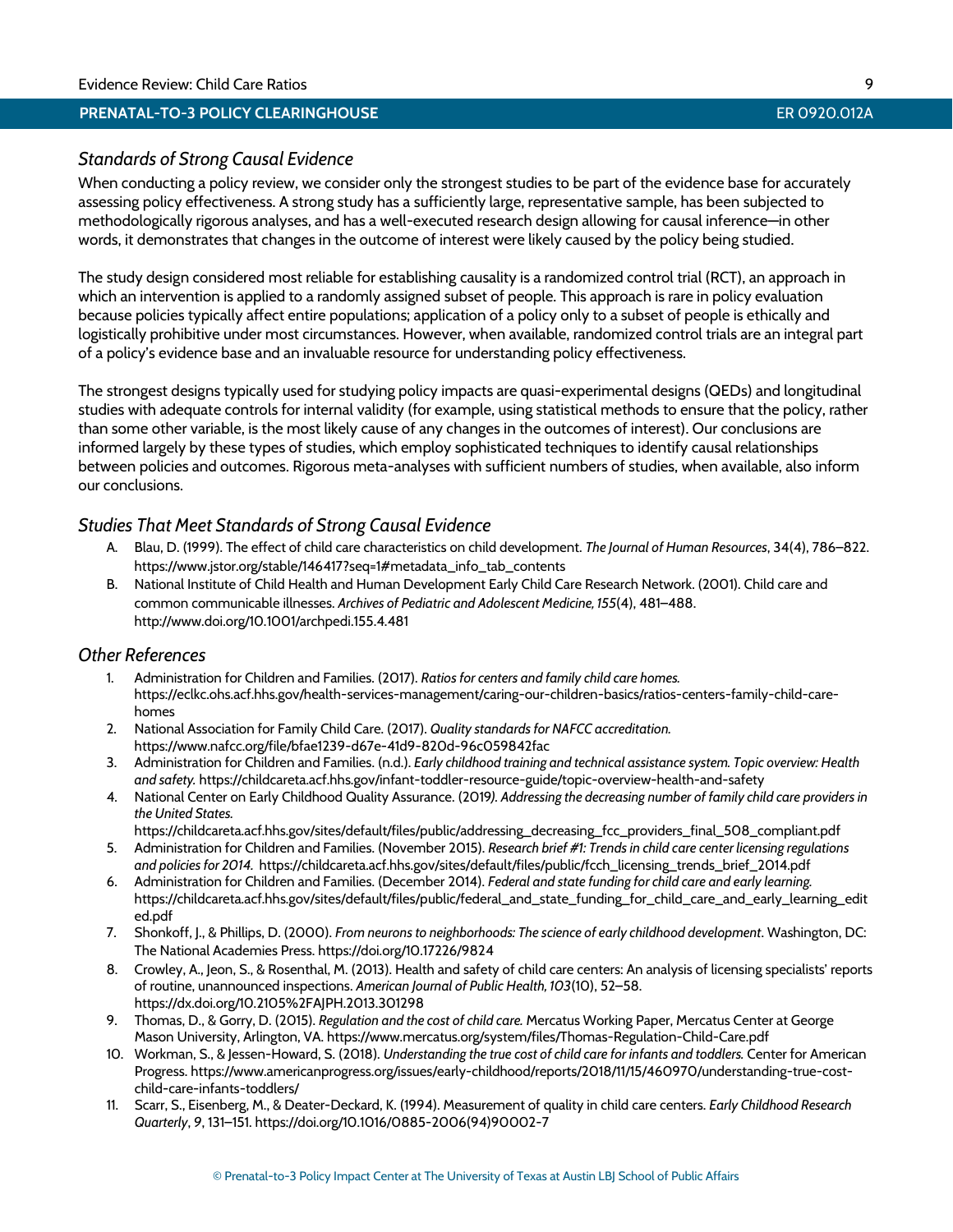- <span id="page-10-3"></span>12. Burchinal, M., Roberts, J., Nabors, L., & Bryant, D. (1996). Quality of center child care and infant cognitive and language development. *Child Development, 67*(2), 606–620. https://doi.org/10.1111/j.1467-8624.1996.tb01754.x
- <span id="page-10-4"></span>13. Perlman, M., Fletcher, B., Falenchuk, O., Brunsek, A., McMullen, E., & Shah, P. (2017). Child-staff ratios in early childhood education and care settings and child outcomes: A systematic review and meta-analysis. *PLOS ONE*, *12*(1), 1–24. https://doi.org/10.1371/journal.pone.0170256
- <span id="page-10-6"></span>14. Ruopp, R. (1979). *Children at the center: Summary findings and their implications*. Cambridge, MA: Abt Books. https://eric.ed.gov/?id=ED168733
- <span id="page-10-9"></span>15. National Institute of Child Health and Human Development (NICHD) Early Child Care Research Network. (2000). Characteristics and quality of child care for toddlers and preschoolers. *Applied Developmental Science, 4*(3), 116–135. [http://dx.doi.org/10.1207/S1532480XADS0403\\_2](http://dx.doi.org/10.1207/S1532480XADS0403_2)
- <span id="page-10-10"></span>16. Bell, D. M., Gleiber, D. W., Mercer, A. A., Phifer, R., Guinter, R. H., Cohen, A. J., Epstein, E. U., & Narayanan, M. (1989). Illness associated with child day care: A study of incidence and cost. *American Journal of Public Health, 79*(4), 479–484. https://doi.org/10.2105/ajph.79.4.479
- <span id="page-10-11"></span>17. Child and Family Research Partnership. (2018). *Policy brief: Child care ratios in Texas and children's safety.* Lyndon B. Johnson School of Public Affairs. The University of Texas at Austin. https://childandfamilyresearch.utexas.edu/sites/default/files/CFRPBrief\_B0250117\_ChildCareRatiosTX.pdf
- <span id="page-10-12"></span>18. Clarke-Stewart, K. A., Lowe Vandell, D., Burchinal, M., O'Brien, M., & McCartney, K. (2002). Do regulable features of child-care homes affect children's development? *Early Childhood Research Quarterly, 17*, 52-86. https://doi.org/10.1016/S0885- 2006(02)00133-3
- <span id="page-10-13"></span>19. Elicker, J., Fortner-Wood, C., & Noppe, I. (1999). The context of infant attachment in family child care. *Journal of Applied Developmental Psychology, 20*(2), 319–336*.* https://doi.org/10.1016/S0193-3973(99)00019-2
- 20. Howes, C. (1983). Caregiver behavior in center and family day care. *Journal of Applied Developmental Psychology, 4*(1), 99–107*.* https://doi.org/10.1016/0193-3973(83)90061-8
- <span id="page-10-14"></span>21. Burchinal, M., Howes, C., & Kontos, S. (2002). Structural predictors of child care quality in child care homes. *Early Childhood Research Quarterly, 17*(1), 87–105. https://doi.org/10.1016/S0885-2006(02)00132-1
- <span id="page-10-15"></span>22. Burchinal, M., Steinberg, L., Friedman, S., Pianta, R., McCartney, K., Crosnoe, R., McLoyd, V., & NICHD Early Child Care Research Network. (2011). Examining the Black-White achievement gap among low-income children using the NICHD Study of Early Child Care and Youth Development. *Child Development, 82*(5), 1404-1420. https://doi.org/10.1111/j.1467- 8624.2011.01620.x
- <span id="page-10-16"></span>23. The Center for High Impact Philanthropy. University of Pennsylvania – School of Social Policy and Practice. (2015). *Return on investment*. https://www.impact.upenn.edu/our-analysis/opportunities-to-achieve-impact/early-childhood-toolkit/whyinvest/what-is-the-return-on-investment/
- <span id="page-10-17"></span>24. US Dept. of Health and Human Services. (2014). *Data explorer and state profiles. Health and safety; licensing; Family child care homes - Number of children allowed*. https://childcareta.acf.hhs.gov/data
- <span id="page-10-18"></span>25. Workman, S. (2018). Center for American Progress. *Methodology for 'Where does your childcare dollar go?'* <https://cdn.americanprogress.org/content/uploads/2018/02/14040126/ChildcareDollar-Methodology.pdf>
- <span id="page-10-0"></span>26. National Association for the Education of Young Children. (2018). *Staff-to-child ratio and class size.* https://www.naeyc.org/sites/default/files/globally-shared/downloads/PDFs/accreditation/early-learning/staff\_child\_ratio.pdf
- <span id="page-10-1"></span>27. National Resource Center for Health and Safety in Child Care and Early Education (NRC). (2019*). Caring for our children: National health and safety performance standards; Guidelines for early care and education programs.* 4th ed. Itasca, IL: American Academy of Pediatrics. https://nrckids.org/files/CFOC4%20pdf-%20FINAL.pdf
- <span id="page-10-8"></span>28. Burchinal, M., Roberts, J., Riggins, R., Zeisel, S., Neebe, E., & Bryant, D. (2000). Relating quality of center-based child care to early cognitive and language development longitudinally. *Child Development, 71*(2), 339–357. https://doi.org/10.1111/1467- 8624.00149
- <span id="page-10-2"></span>29. National Center on Early Childhood Quality Assurance. (2016). *QRIS Compendium.* https://childcareta.acf.hhs.gov/sites/default/files/public/qris\_indicators\_quality\_2016.pdf
- <span id="page-10-5"></span>30. Bonnes Bowne, J., Magnuson, K., Schindler, H., Duncan, G., & Yoshikawa, H. (2017). A meta-analysis of class sizes and ratios in early childhood education programs: Are thresholds of quality associated with greater impacts on cognitive, achievement, and socioemotional outcomes? *Educational Evaluation and Policy Analysis, 39*(3), 407–428. <https://journals.sagepub.com/doi/pdf/10.3102/0162373716689489>
- <span id="page-10-7"></span>31. Slot, P. (2011). *Structural characteristics and process quality in early childhood education and care: A literature review* (OECD Education Working Paper No. 176). Organization for Economic Co-operation and Development. [http://www.oecd.org/officialdocuments/publicdisplaydocumentpdf/?cote=EDU/WKP\(2018\)12&docLanguage=En](http://www.oecd.org/officialdocuments/publicdisplaydocumentpdf/?cote=EDU/WKP(2018)12&docLanguage=En)

#### © Prenatal-to-3 Policy Impact Center at The University of Texas at Austin LBJ School of Public Affairs